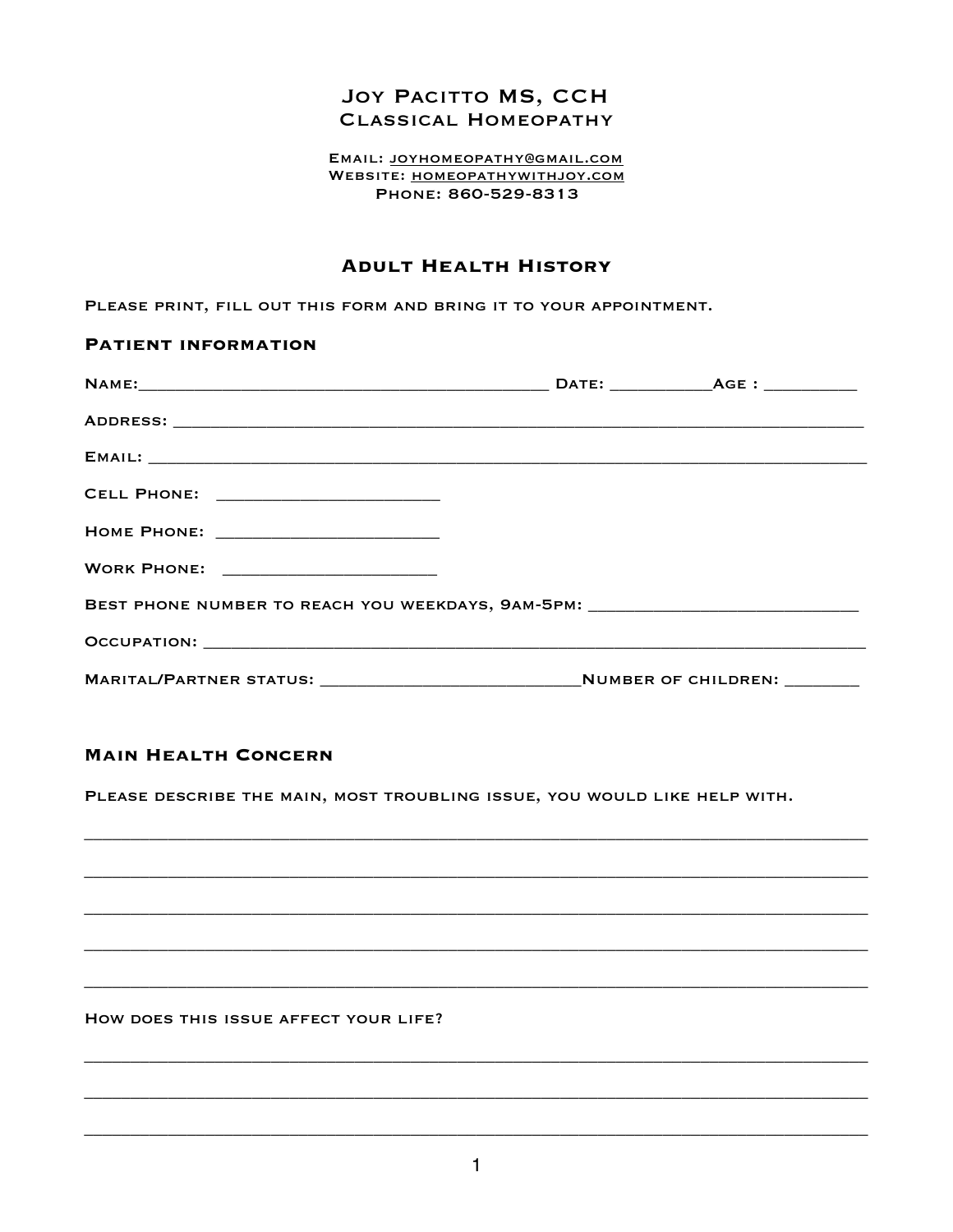| WHAT MAKES THE SYMPTOMS BETTER OR WORSE? |  |  |  |  |  |  |  |
|------------------------------------------|--|--|--|--|--|--|--|
|------------------------------------------|--|--|--|--|--|--|--|

| LIST ANY LIFE EVENTS THAT MAY HAVE OCCURRED BEFORE THIS STARTED SUCH AS DIVORCE, |
|----------------------------------------------------------------------------------|
| ILLNESS, TRAVEL, CHANGE OF JOB OR FAMILY/FINANCIAL STRESS.                       |
|                                                                                  |
|                                                                                  |
| LIST ANY CONVENTIONAL OR WHOLISTIC TREATMENTS YOU HAVE USED TO TRY TO RESOLVE    |
|                                                                                  |
|                                                                                  |
| <b>ADDITIONAL HEALTH ISSUES</b>                                                  |
|                                                                                  |
|                                                                                  |
| LIST ANY MEDICATIONS YOU ARE CURRENTLY TAKING:                                   |
|                                                                                  |
|                                                                                  |
|                                                                                  |
|                                                                                  |
| SUPPLEMENTS:                                                                     |
|                                                                                  |
|                                                                                  |
|                                                                                  |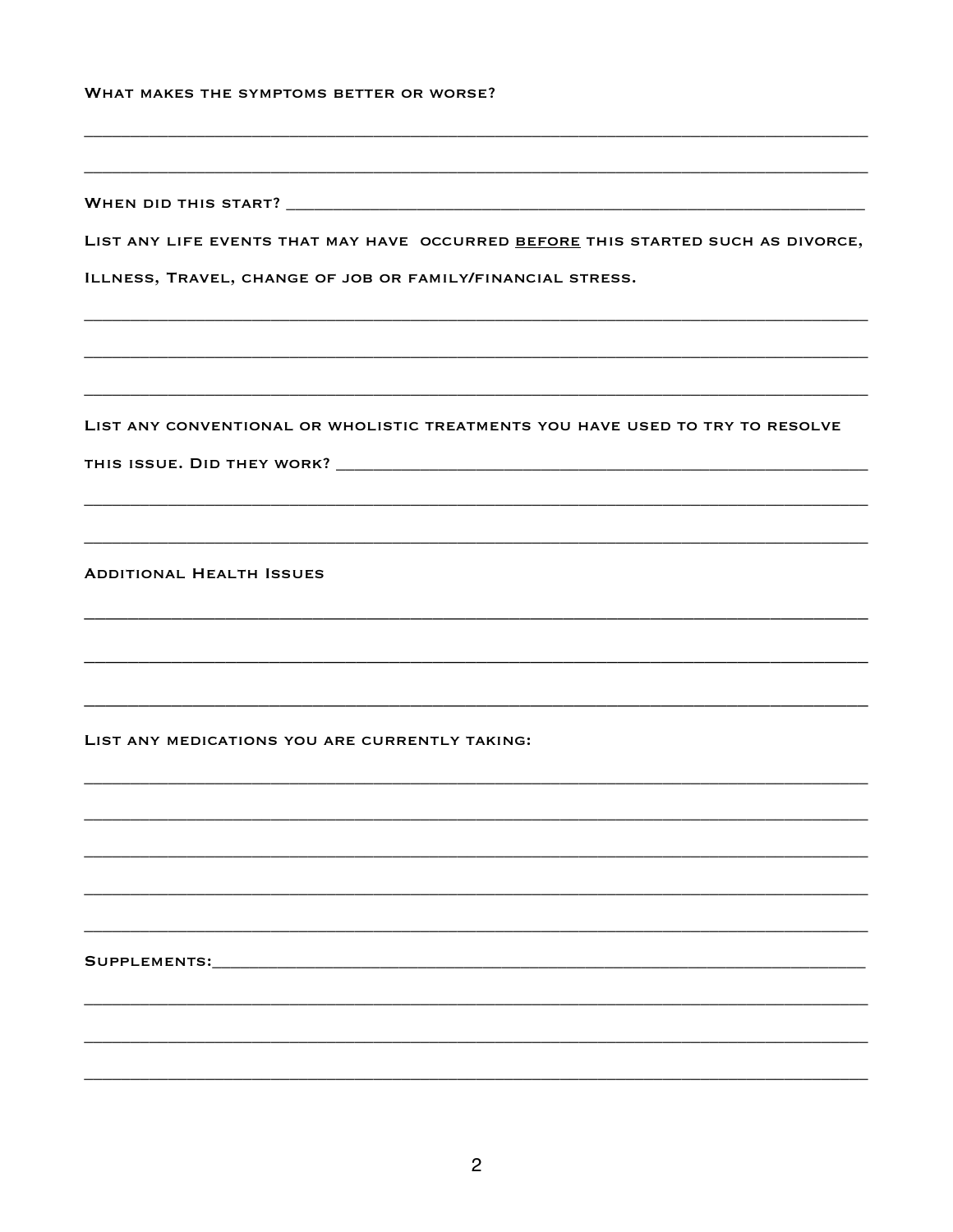## **General health Assessment**

**If** you have to any of the following conditions, rate them on a scale of 1-10

[10=intense, 1=practically absent].

Only answer those issues that are yours.

Leave the rest blank.

| <b>SENSITIVITIES TO:</b> |                                                          |  |                                                                                                      |
|--------------------------|----------------------------------------------------------|--|------------------------------------------------------------------------------------------------------|
|                          |                                                          |  |                                                                                                      |
|                          |                                                          |  |                                                                                                      |
| <b>DIGESTION:</b>        |                                                          |  |                                                                                                      |
|                          |                                                          |  | BLOATING BEFORE A MEAL________________________BLOATING AFTER MEAL________________                    |
|                          |                                                          |  | LOWER BOWEL GAS_________________CONSTIPATION_________________DIARRHEA_______________________________ |
|                          |                                                          |  | SOUR STOMACH______________HEARTBURN OR REFLUX____________GUT PAIN_______________                     |
|                          |                                                          |  | WHAT KINDS OF FOOD MAKES YOU TRULY FEEL BETTER ? _______________________________                     |
|                          |                                                          |  |                                                                                                      |
|                          | DO YOU DRINK THE FOLLOWING, AND, IF SO HOW MANY PER DAY? |  |                                                                                                      |
|                          |                                                          |  | ALCOHOL______________COFFEE_____________DIET DRINKS__________OTHER_______________                    |
|                          |                                                          |  |                                                                                                      |
| <b>SLEEP</b>             |                                                          |  |                                                                                                      |
|                          |                                                          |  |                                                                                                      |
|                          |                                                          |  |                                                                                                      |
|                          |                                                          |  |                                                                                                      |
|                          |                                                          |  |                                                                                                      |
|                          |                                                          |  |                                                                                                      |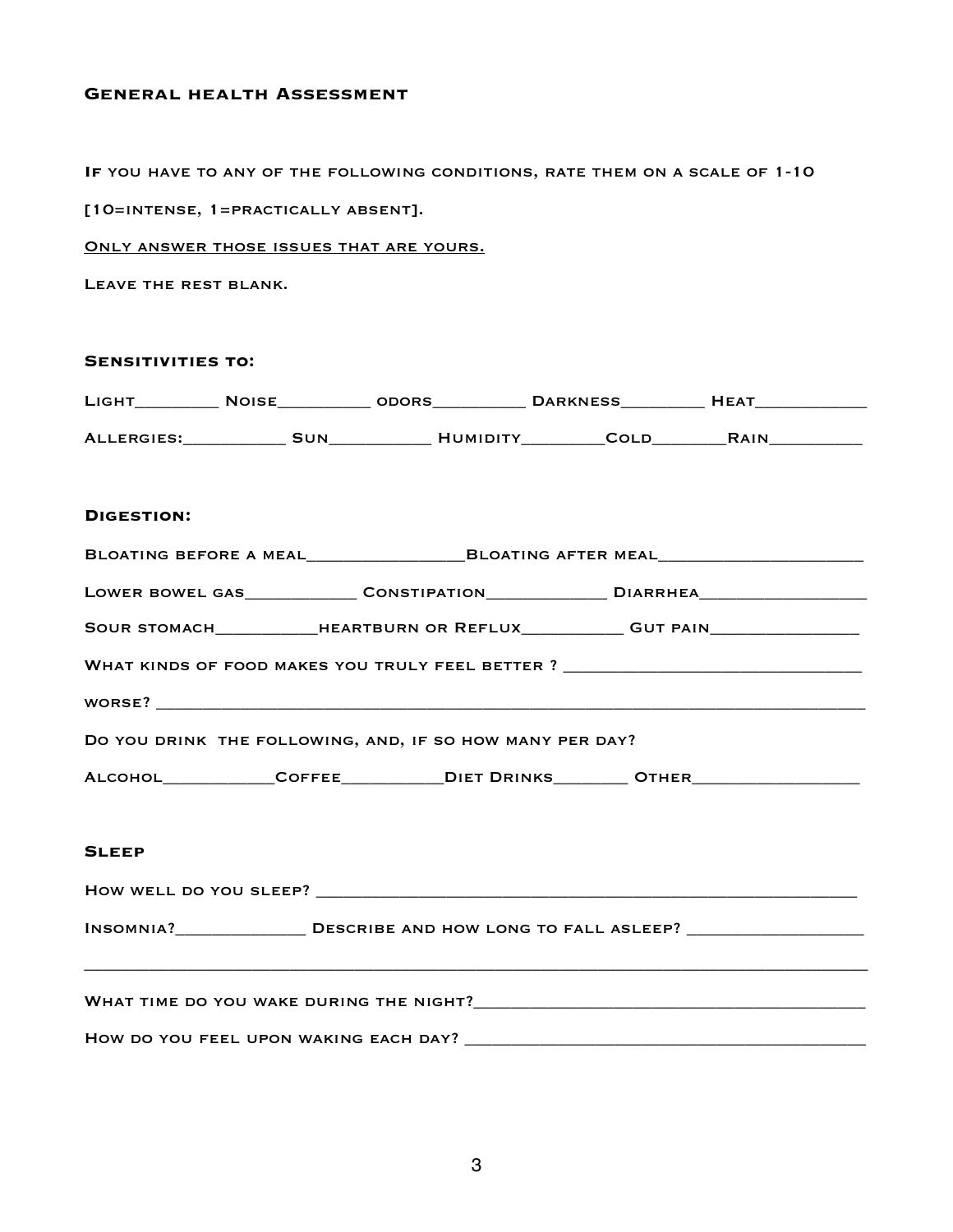### **General Symptoms**

#### **Body temperature:**

Do you currently run warm, hot or cold within your body?

Best weather for you:\_\_\_\_\_\_\_\_\_\_\_\_\_\_\_\_\_\_\_\_\_\_\_\_\_\_\_\_\_\_\_\_\_\_\_\_\_\_\_\_\_\_\_\_\_\_\_\_\_\_\_\_\_\_\_\_\_\_\_\_\_

\_\_\_\_\_\_\_\_\_\_\_\_\_\_\_\_\_\_\_\_\_\_\_\_\_\_\_\_\_\_\_\_\_\_\_\_\_\_\_\_\_\_\_\_\_\_\_\_\_\_\_\_\_\_\_\_\_\_\_\_\_\_\_\_\_\_\_\_\_\_\_\_\_\_\_\_\_\_\_\_\_\_\_\_

Worst weather or you:\_\_\_\_\_\_\_\_\_\_\_\_\_\_\_\_\_\_\_\_\_\_\_\_\_\_\_\_\_\_\_\_\_\_\_\_\_\_\_\_\_\_\_\_\_\_\_\_\_\_\_\_\_\_\_\_\_\_\_\_

## **Energy Level**

Rate your general energy level during the day [1=practically absent, 10 = very

\_\_\_\_\_\_\_\_\_\_\_\_\_\_\_\_\_\_\_\_\_\_\_\_\_\_\_\_\_\_\_\_\_\_\_\_\_\_\_\_\_\_\_\_\_\_\_\_\_\_\_\_\_\_\_\_\_\_\_\_\_\_\_\_\_\_\_\_\_\_\_\_\_\_\_\_\_\_\_\_\_\_\_\_

\_\_\_\_\_\_\_\_\_\_\_\_\_\_\_\_\_\_\_\_\_\_\_\_\_\_\_\_\_\_\_\_\_\_\_\_\_\_\_\_\_\_\_\_\_\_\_\_\_\_\_\_\_\_\_\_\_\_\_\_\_\_\_\_\_\_\_\_\_\_\_\_\_\_\_\_\_\_\_\_\_\_\_\_

\_\_\_\_\_\_\_\_\_\_\_\_\_\_\_\_\_\_\_\_\_\_\_\_\_\_\_\_\_\_\_\_\_\_\_\_\_\_\_\_\_\_\_\_\_\_\_\_\_\_\_\_\_\_\_\_\_\_\_\_\_\_\_\_\_\_\_\_\_\_\_\_\_\_\_\_\_\_\_\_\_\_\_\_

\_\_\_\_\_\_\_\_\_\_\_\_\_\_\_\_\_\_\_\_\_\_\_\_\_\_\_\_\_\_\_\_\_\_\_\_\_\_\_\_\_\_\_\_\_\_\_\_\_\_\_\_\_\_\_\_\_\_\_\_\_\_\_\_\_\_\_\_\_\_\_\_\_\_\_\_\_\_\_\_\_\_\_\_

good]. \_\_\_\_\_\_\_\_\_\_\_\_\_\_\_\_\_\_\_\_\_\_\_\_\_\_\_\_\_\_\_\_\_\_\_\_\_\_\_\_\_\_\_\_\_\_\_\_\_\_\_\_\_\_\_\_\_\_\_\_\_\_\_\_\_\_\_\_\_\_\_\_\_\_\_\_\_

What time of day are you at your best? \_\_\_\_\_\_\_\_\_\_\_\_\_\_\_\_\_\_\_\_\_\_\_\_\_\_\_\_\_\_\_\_\_\_\_\_\_\_\_\_\_\_\_

Worse time of day?\_\_\_\_\_\_\_\_\_\_\_\_\_\_\_\_\_\_\_\_\_\_\_\_\_\_\_\_\_\_\_\_\_\_\_\_\_\_\_\_\_\_\_\_\_\_\_\_\_\_\_\_\_\_\_\_\_\_\_\_\_\_\_\_

DO YOU SMOKE CIGARETTES/CIGARS AND HOW MANY DAY?

Do you use recreational drugs and how much per day or week?

WHAT DO YOU DO TO RELIEVE DAILY STRESS, EVEN IF IT IS ONLY FOR THE MOMENT?

Do you feel better when you are moving around or resting?

#### **Your personal Health History:**

To the best of you knowledge, please list any other health issues, diagnoses or surgeries you have had in your life. Include the number of rounds of antibiotics used during that period. The issues could be mental, emotional or physical: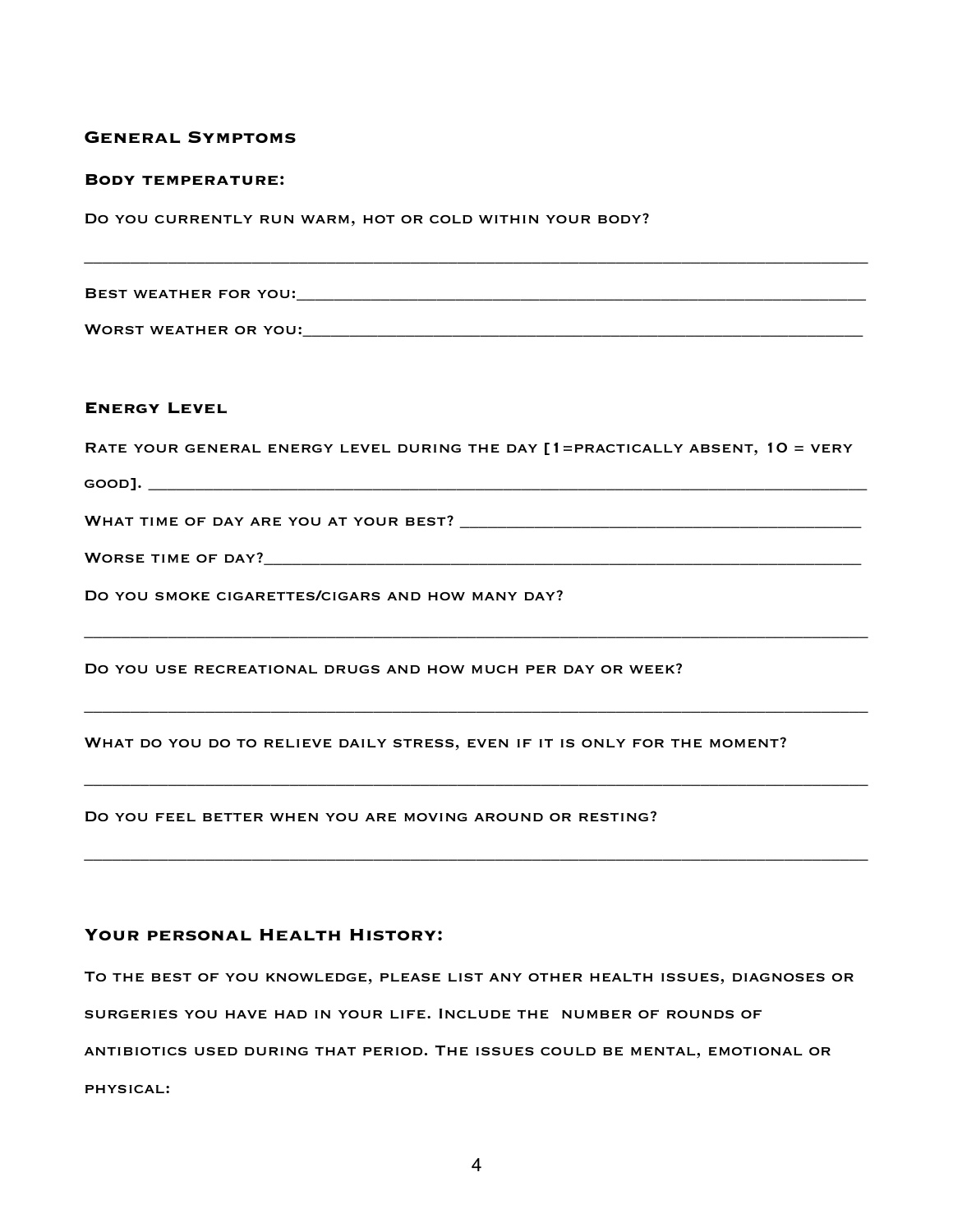#### **YEARS**

| 5-10 |  |  |
|------|--|--|
|      |  |  |
|      |  |  |
|      |  |  |
|      |  |  |
|      |  |  |
|      |  |  |
|      |  |  |
|      |  |  |
|      |  |  |

## **FAMILY HEALTH HISTORY**

PLEASE LIST DISEASES / CONDITIONS OF THE FOLLOWING:

**MOTHER MOTHER** 

## RANDOM, ODD OR UNUSUAL SYMPTOMS:

HOMEOPATHS FIND ODD OR SEEMINGLY 'QUIRKY' SYMPTOMS ABOUT A PERSON TO BE VERY

INDIVIDUALIZING AND USEFUL.

[AN EXAMPLE MIGHT BE: WHEN YOU HAVE A COLD YOUR LEFT ARM HURTS OR HAVING ONE

FOOT COLD AND THE OTHER HOT].

DO YOU HAVE ANY ODD OR QUIRKY SYMPTOMS?